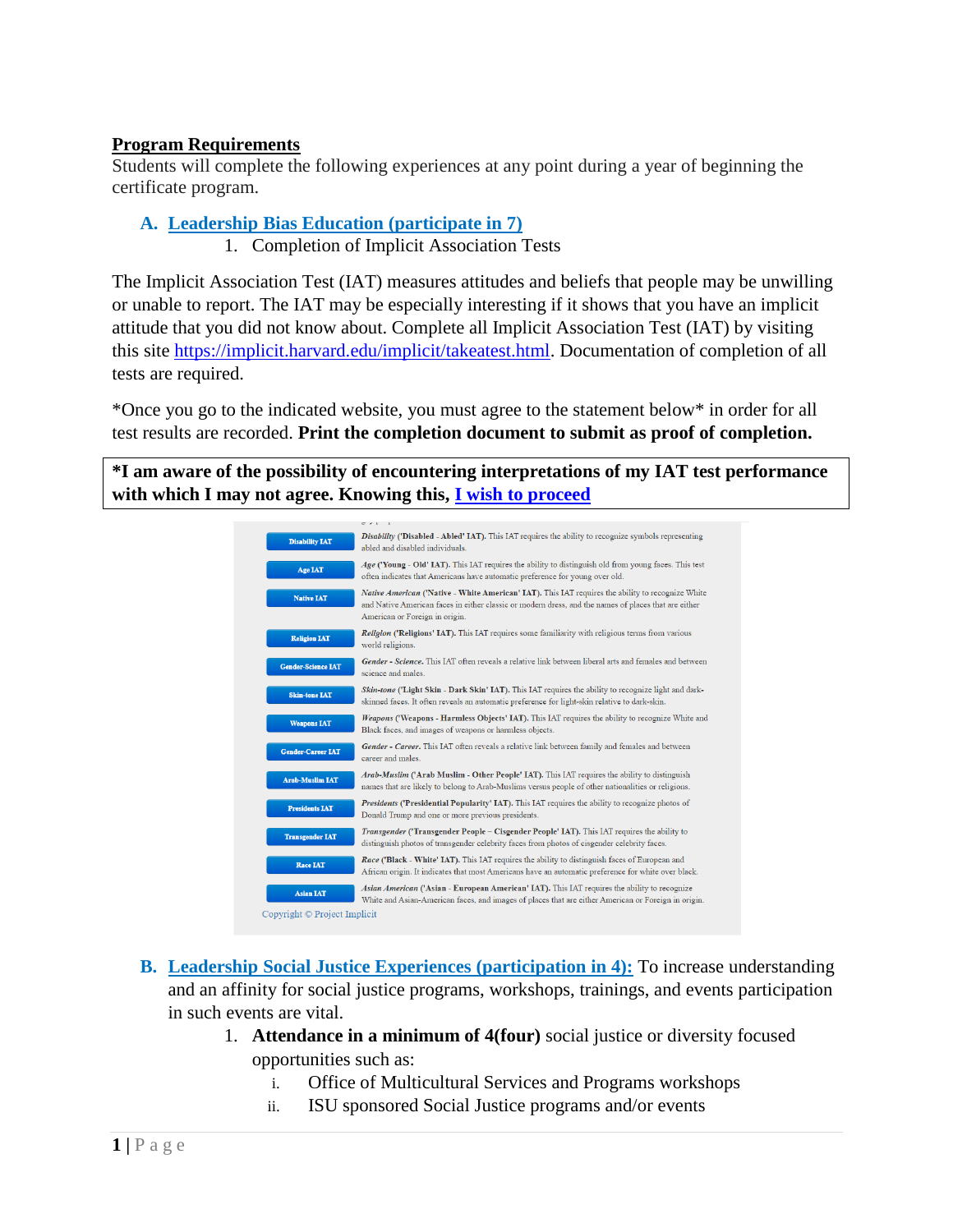## **C. Curriculum Based Leadership Development (complete both parts):**

- 1. **Support 3(three) campaigns via Color of Change or other such avenues**
	- i. Color Of Change, the largest online racial justice organization in the country, and help us fight to end the war on Black people in our country
	- ii. Review the petitions on the website<https://colorofchange.org/> and select **3(three)** campaigns to **sign** in support
	- iii. **After signing the petition**, you must post on your social media sites (i.e. Facebook, Twitter, Instagram, etc.) **and** share with friends via email)
	- iv. Include MSP Office at [isu-msp@mail.indstate.edu](mailto:isu-msp@mail.indstate.edu) to the email list of friends

# **You are not required to donate any funds. Please do not donate any funds to any organization.**

- 2. **Create 1(one) campaign you believe is missing from Color of Change by visiting Organize For at** <https://organizefor.org/>
	- i. Print a copy of posted campaign and submit in order to obtain credit

## **D. Final Projects - your choice of two final projects (only complete one project):**

- 1. **Project one –** You must complete both parts of Project one to obtain credit.
	- i. **Collage of Concern -** This task allows you to express your thoughts and feelings about important social justice issues

## o **Digital Visual Component\***

- o The visual component is the means we will use that provides a powerful combination of images and ideas.
- o Gather photos, magazines, newspapers, catalogs and other recycled images to use.
- o Write a description to accompany your collage and the concern and ideas represented

## **\*Instructions on how to design and submit your collage will be provided.**

## o **Written Component**

- o In a one-page, double spaced, document discuss the following:
- o Reflect on the process of creating the collage
- o Describing how their collage connects to central themes
- o Share how their collage can impact the community
- o Provide possible solutions to concerns

## **2. Project two – Self & Us & Now**

**i.** You are to follow this worksheet [http://marshallganz.usmblogs.com/files/2012/08/Public-Narrative-](http://marshallganz.usmblogs.com/files/2012/08/Public-Narrative-Worksheet-Fall-2013-.pdf)[Worksheet-Fall-2013-.pdf.](http://marshallganz.usmblogs.com/files/2012/08/Public-Narrative-Worksheet-Fall-2013-.pdf)